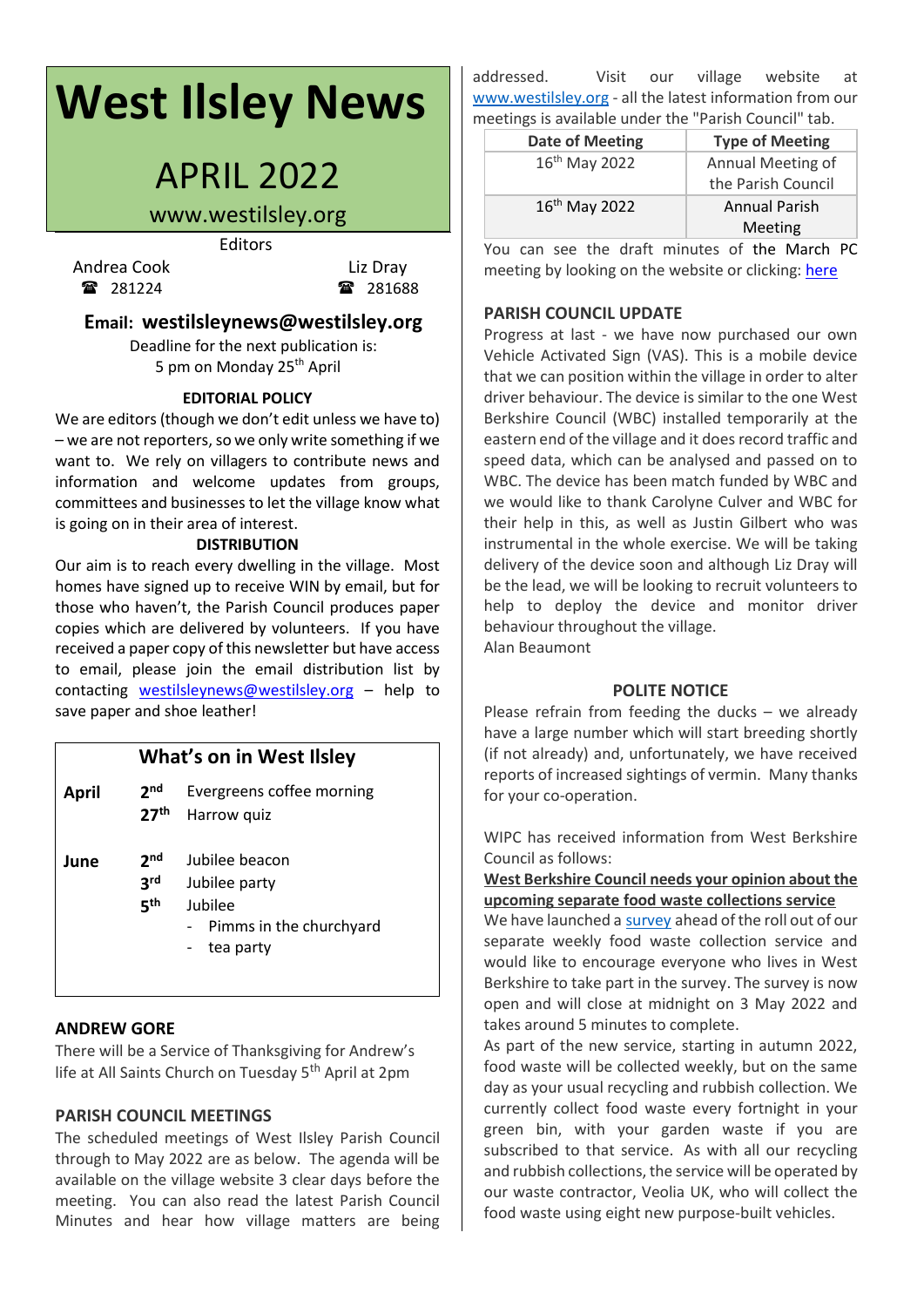We are asking for residents views to help us better understand your recycling habits, whether you think it's important to recycle food waste, and if you'd use the new service when it starts during autumn 2022. We'd also like to hear from people who don't currently recycle their food waste to find out what, if anything, is stopping you from doing so.

You can find further information regarding the service and survey [here.](https://www.westberks.gov.uk/article/39536/West-Berkshire-Council-needs-your-opinion-about-the-upcoming-separate-food-waste-collections-service)

Residents can request hard copies by contacting us at recycle@westberks.gov.uk or by calling 01635 519080. Please bear in mind that our phone lines are very busy at this time of year so please only call if absolutely necessary.

#### **ALL SAINTS' CHURCH**

#### **April Services at All Saints' Church**

Sunday 3<sup>rd</sup> Family Service at 11.00am Sunday  $10^{th}$  Holy Communion at 8.30am Monday 11<sup>th</sup> Compline with Reflection at 8.00pm Sunday 17th Easter Family Communion at 9.30am Sunday 24th *No service in West Ilsley*

There will be further services in the benefice around Easter, details of which will be shown in the Easter card that will be coming round soon. Please look on the notice board in the lychgate or on the East Downland website:

[https://www.eastdownland.org.uk/news-and](https://www.eastdownland.org.uk/news-and-notices/this-week)[notices/this-week](https://www.eastdownland.org.uk/news-and-notices/this-week) for other services in the benefice during April.

Although Government restrictions have now been lifted, you are welcome to use face coverings and hand sanitiser in church, if you would like.

#### **Café in All Saints' Church**

Our next monthly church cafe will be on Sunday 10<sup>th</sup> April between 10.00am and 11.00am. We look forward to seeing you there for coffee, cake and a chat!

#### **Holy Week 11th - 14th April**

There will be short reflective services twice a day at 12 noon and at 8pm, during Holy Week at different churches in the benefice  $-$  a time to sit quietly and bring a period of calmness to our usually hectic lives. Details will be on the Easter card, but West Ilsley will be holding a service on Monday  $11<sup>th</sup>$  at 8pm. (See services above).

#### **Good Friday Walk**



This year the Service of Prayer at the Cross will take place at Farnborough at 2pm after the walk, which will again be led by Lesley Chandler. We start at Peasemore Church at 9.00am and proceed to Beedon, arriving around 10. Then we will continue to West Ilsley

where there will be a stop to eat packed lunches. At around 12.45pm we leave for Farnborough in time for the service at 2pm. All times, except starting time, are approximate. Join or leave the walk at any time, but arrive a little earlier than the times indicated if you are not planning to walk the whole way.

#### Easter Services

All Saints' is holding a Family Communion on Easter Sunday at 9.30am – we hope to see you there! There are other services in the benefice during Holy Week, on Good Friday and on Easter Day, so do look on the church notice board or on the benefice website (see above) for times and places. An Easter card announcing all our Easter services will also be sent out soon.

#### **Private Prayer**

All Saints' will continue to open on Saturdays and Sundays for private prayer between 9.30am and 6pm. **Date for your Diary**

**Sunday 5th June at 11am –** we will be holding a special Platinum Jubilee Family Service, followed by Pimms in the churchyard. Put the date in your diary now!!

#### **Pastoral**

If you would like prayer (or other support) for you or someone else, please get in touch. We are happy to be contacted by phone or email using the details of contacts shown below.

If anyone needs help or would just like to chat, do contact the wardens or clergy who will do their best to help.

#### **Contacts:**

**Churchwardens:** Ian – 01635 281625; Alexandra – 01635 281306

**Rector:** Revd John Toogood – 01635 247566 or 07748 822336 - [edownlandrector@gmail.com](mailto:edownlandrector@gmail.com)

**Associate Priest:** Revd Douglas Dales – 01635 247404 – [revdjdales@gmail.com](mailto:revdjdales@gmail.com)

**Associate Priest:** Revd William McDowell – [rev.w.mcdowell@gmail.com](mailto:rev.w.mcdowell@gmail.com)

**East Downland Benefice Office:** 07957 458107 [eastdownland@btinternet.com](mailto:eastdownland@btinternet.com) - Usually manned on Thursday & Friday mornings between 9am and 1pm. Kay and Ian Fewtrell-Smith

# **OLD BOUQUETS AND FLOWER/DEADHEAD COLLECTION**

Dear all,

Am in need of a hoard of dried flowers for May. If you have flowers you are due to throw out, any flowers beyond your use for them I would like to have them. Please drop me a mail and I'll come and collect and dry out. All for a good cause. And whilst here, I may as well add in the request for any end of loo rolls too! :o) Stay well, Marnie 01635 281786 Next door to cricket pavilion. marnie@greenoakfurniture.co.uk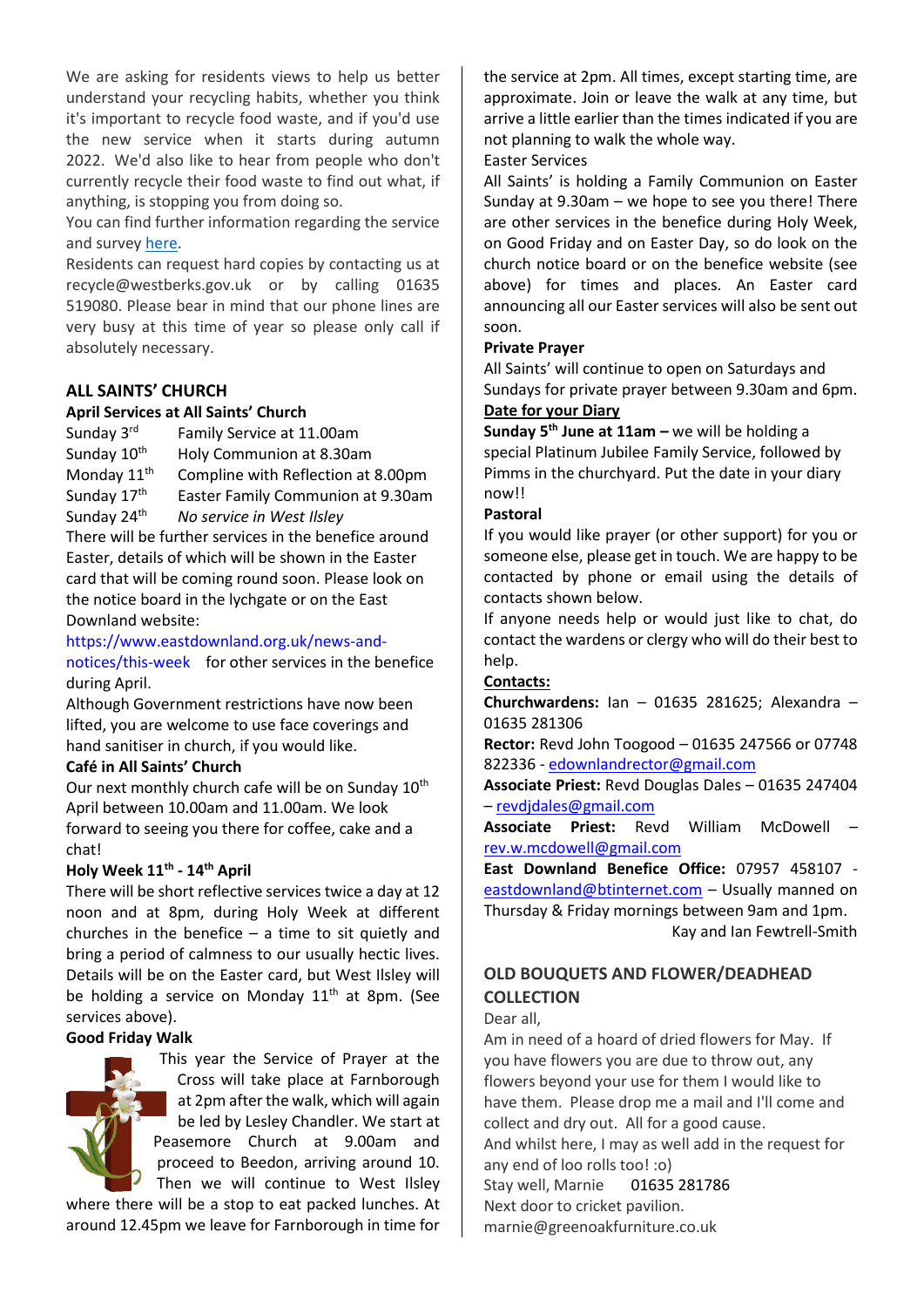# **THE QUEEN'S PLATINUM JUBILEE WEEKEND 2 ND -6 TH JUNE 2022** Alex Paine

Making good progress on the "Royal Jubilee Party"

- When: Friday 3rd June @19.30 hours till late
- Where: West Ilsley Cricket Ground
- What: A great night out for the village with a two course dinner all under a marquee fit to celebrate the Queen's Jubilee in Royal fashion. We have planned two sessions of traditional line dancing and a discotheque.
- We hope to see as many of you as possible. We think we can fit 100 into the Marquee.
- If you are interested please contact Kristie with how many tickets you might like to have at email: [kristie.thomas-ferrand@outlook.com](mailto:kristie.thomas-ferrand@outlook.com)
- No commitment until later but tickets will be on a "first come first served" basis.

# **UPDATE FROM CAROLYNE CULVER DISTRICT COUNCILLOR FOR RIDGEWAY WARD**

My latest newsletter is currently at the printer so I will keep this brief rather than repeat everything. It will reach you as soon as my legs can carry me around the ward.

One thing I would like to say because of its urgency, is that I have been contacted by residents who want to help the people of Ukraine. I would urge residents to donate to the Disasters Emergency Committee [www.dec.org.uk](http://www.dec.org.uk/) or British Red Cross [www.redcross.org.uk](http://www.redcross.org.uk/) if they would like to help. WBC has set up a Ukraine Support Hub which can be contacted via *[ukraine@westberks.gov.uk](mailto:ukraine@westberks.gov.uk)* or 01635 503579. I'm aware that residents have signed up to accommodate refugees and am concerned about the bureaucracy involved in this. We proposed an amendment to a motion at last week's council meeting urging the council to lobby the government to lift visa restrictions but the vote was lost.

Remember you can report problems including fly tipping, unemptied bins, and pot holes by searching for 'West Berkshire Report a Problem' on the internet or visiting [www.fixmystreet.com](http://www.fixmystreet.com/) If it's urgent please email [customerservices@westberks.gov.uk](mailto:customerservices@westberks.gov.uk) or call 01635 551111. If you are not happy with the response you receive please contact me.

Best wishes Councillor Carolyne Culver Ridgeway ward (including East Ilsley) [carolyne.culver1@westberks.gov.uk](mailto:carolyne.culver1@westberks.gov.uk) (m) 07976 374146



At the Ilsley Evergreens Annual General Meeting members voted from a list of 17 for their favoured destinations.

The arranged coach trips for 2022 will be as follows, all on WEDNESDAYS;

APRIL 20TH ~ WINDSOR

MAY 18TH ~ CARDIFF & ST. FAGANS LIVING MUSEUM JUNE 22<sup>ND</sup> ~ BUCKLERS HARD MEDIEVAL VILLAGE WITH MUSEUM TOUR AND BOAT TRIP followed by a CREAM TEA in LYNDHURST

JULY 20TH ~ POOLE & COMPTON ACRES AUGUST 17TH ~ SWANAGE

Unfortunately, the price of the coaches has risen considerably and we will have to increase the seat prices accordingly. This will be decided upon at the next committee meeting on the 30<sup>th</sup> March and members will receive a newsletter afterwards.

We will be a having a Coffee Morning at the Wilkins Centre on Saturday 2nd April starting at 10am where you can book seats for the trips.

There is another Big Family Bingo Evening on Friday May 13<sup>th</sup> at Compton Village Hall doors open at 7pm. Come and enjoy the best of Bingo!!

The Committee hope that you will come along to these fundraising events and you are all welcome to join us on any of our trips. See posters for details.

Thank You. Tony Elliott ~ Secretary

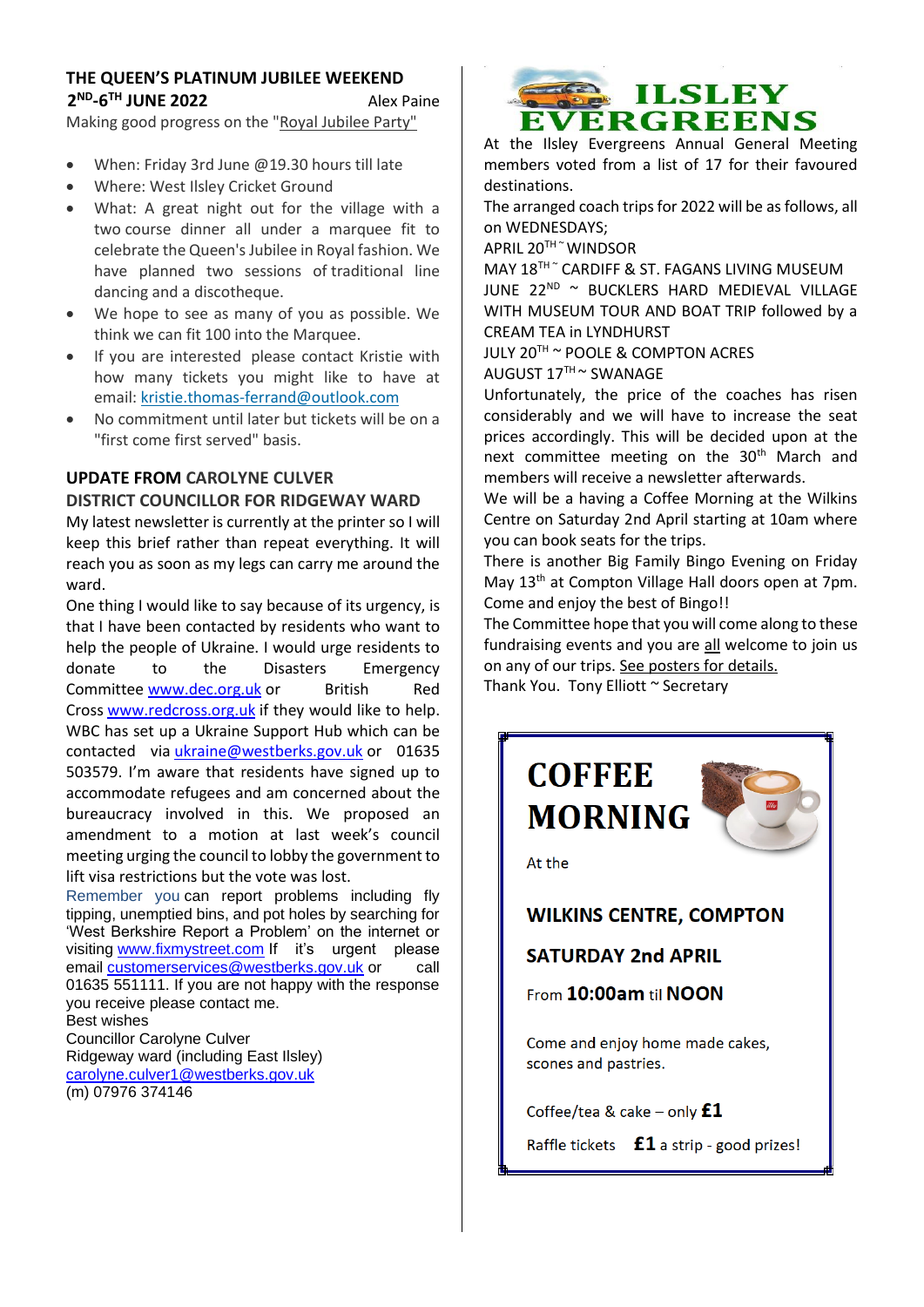

#### **Autumn Group** incorporating the **Hobbies Club**



The pandemic shows no sign of abating, infact the number of cases is on the increase. We have been lucky to secure a number of free Lateral Flow Test kits for use by our members which will help us carry on safely.

During February we were visited by Mindset Massage. What a truly "mind blowing" experience that was and I believe several of our members are now attending their regular sessions.

The Downland Practice visited us to talk about their difficulties and more importantly successes. This was followed by an open discussion which I think everyone benefitted from.

Later in the month our friend Mike Hawthorne brought his family for a wonderful song and dance afternoon.

For the forthcoming months we, by popular request of our members, have arranged a visit of a local Hypnotist. Later on the Dogs Trust who will bring some of their charges and then what sounds to be a very interesting session by Mencap (The Yume Project - who will talk and show us how they offer life skills for those with complex physical needs, learning disabilities, autism, dementia etc).

On the  $17<sup>th</sup>$  of May from  $13:30 - 16:00$  as part of Dementia Week we are planning to run a Fund Raising Café EVERYONE is welcome, not only members, to this event. As Easter is just around the corner we plan to run more craft sessions with an Easter theme.

As well as the organised talks and visits we still make time to relax and enjoy a cup of tea and cake interspersed by some good gossip. Some always find the quiet corner for those that want to make their own entertainment. Boy are we going to have a party when this jigsaw is finished.

For the benefit of all our members and anyone else you cares to pop in we are running a "jigsaw library" where we have a stock that they can borrow a puzzle from. This library will be open during normal club hours on a Tuesday.

Again I would like to say thank you to all those members both on the committee and not who have put in so much help to keep the Group so vibrant.

Finally just to remind everyone that we are open to all, not just residents of Compton. We currently have members from many of the surrounding villages and would be pleased to see many more.

Don't forget please feel free to bring a friend along. Patricia, Chairman 07786 856 440 chairman@autumngroup.org

**QUIZ NIGHT AT THE HARROW WEDNESDAY 27TH APRIL STARTS AT 7:30 TEAMS OF 6 - £4 PER PLAYER RAISING MONEY FOR THE VILLAGE JUBILEE WEEKEND # GREAT PRIZES # BOOK A TABLE NOW!!**





The new tennis year starts on April 1st 2022. The Committee

are pleased to confirm that for a further year that the fees have been kept at the same level. In order to do this we will not be able to offer pro-rata prices for those who join later in the year.

Membership Details:-  $\cdot$ il $\cdot$  Me $\cdot$ ashap  $\vdots$ 

| <b>Family Membership</b>                        | £45 |  |
|-------------------------------------------------|-----|--|
| Single Membership                               | £25 |  |
| Single Junior Membership                        | £15 |  |
| If you are interested in joining please contact |     |  |
| https://westilsleytennis.jezzam.com/contact     |     |  |

#### **TENNIS COACHING: 20TH & 21ST APRIL 2022**

The Tennis Committee have organised tennis coaching again in the village during the Easter Holidays. Groups will be for up to a maximum of six people. Sessions will be for 1 hour each day starting at 10am. Group 1 for ages 5-6yrs (red ball) Group 2 for ages 7-8yrs (orange ball)